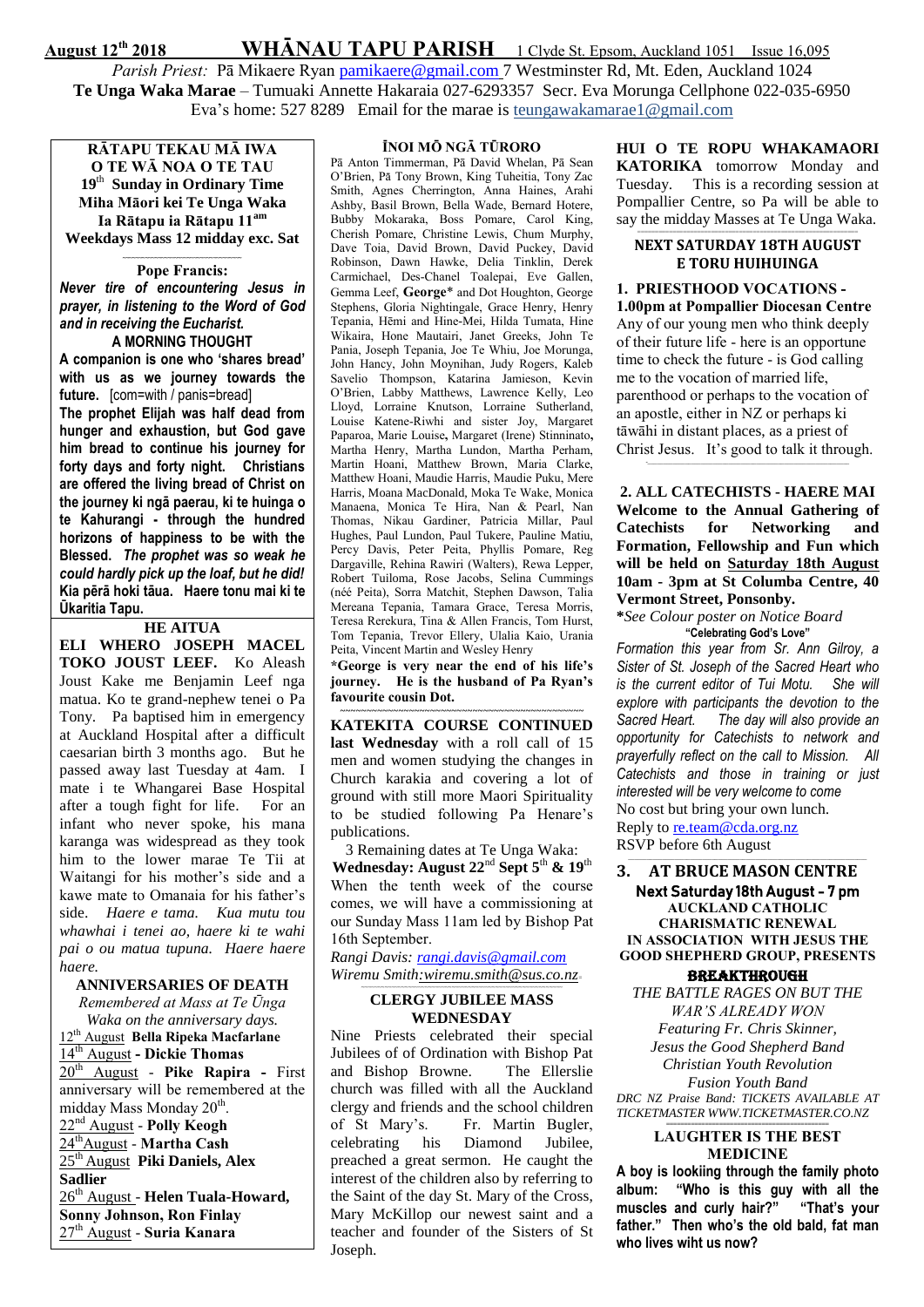Parish Priest: Pā Mikaere Ryan [pamikaere@gmail.com](mailto:pamikaere@gmail.co) 7 Westminster Rd, Mt. Eden, Auckland 1024 **Te Unga Waka Marae** – Tumuaki Annette Hakaraia 027-6293357 Secr. Eva Morunga Cellphone 022-035-6950 Eva's home: 527 8289 Email for the marae is teungawakamarae1@gmail.com

#### **READINGS FOR 19TH Sunday of Ordinary Time Year B ENGLISH TEXT: Contemporary English Version KUPU MĀORI: Pa Hoane Becker 1909** TUHITUHI TAPU TUATAHI

Pukapuka tuatahi o ngā Kīngi 19<sup>4 - 8</sup> Elijah walked another whole day into the desert. Finally, he came to a large bush and sat down in its shade. He begged the LORD, "I've had enough. Just let me die! I'm no better off than my ancestors." Then he lay down in the shade and fell asleep. Suddenly an angel woke him up and said, "Get up and eat!" Elijah looked around, and by his head was a jar of water and some baked bread. He sat up, ate and drank, then lay down and went back to sleep. Soon the LORD's angel woke him again and said, "Get up and eat, or else you'll get too tired to travel." So Elijah sat up and ate and drank. The food and water made him strong enough to walk forty more days. At last, he reached Mount Sinai, the mountain of God. Ko te kupu a te Ariki.

Whakamoemiti ki te Atua

## WAIATA WHAKAUTU 33/34 Wh: Whakamätauria kia kite ai tätou i te pai o te Ariki. Taste and see that the LORD is good.

I will always praise the LORD. With all my heart I will praise the LORD. Let all who are helpless listen and be glad. Wh: Whakamätauria kia kite ai tätou i te pai o te Ariki

Honour the LORD with me. Celebrate his great name. I asked the LORD for help and he saved me from all my fears.

### Wh: Whakamätauria kia kite ai tätou i te pai o te Ariki

Keep your eyes on the LORD! You will shine like the sun and never blush with shame. I was a nobody, but I prayed, and the LORD saved me from all my troubles.

## Wh: Whakamätauria kia kite ai tätou i te pai o te Ariki.

If you honour the LORD his angel will protect you. Discover for yourself that the LORD is kind. Come to him for protection and you will be glad. Honour the LORD! You are his

#### special people.  $W\lambda$ . Whakamātauria kia kite ai tatou io te pai o te Ariki. TUHITUHI TAPU TUARUA Ki te hunga o Epeha  $-5^{2}$

Don't make God's Spirit sad. The Spirit makes you sure t hat someday you will be free from your sins. Stop being bitter and angry and mad at others. Don't yell at one another or curse each other or ever be rude. Instead be kind and merciful, and forgive others, just as God forgave you because of Christ. Do as God does. After all you are his dear children. Let love be your guide. Christ loved us and offered his life for us as a sacrifice that pleases God. Ko te kupu a te Ariki.

 Whakamoemiti ki te Atua Areruia: Ko ahau te taro ora i heke iho i te rangi; ki te kai tëtahi i tënei taro, e ora tonu ia. Areruia, areruia.

#### RONGO PAI Hoane  $6^{41-51}$

Na, ka amuamu ngä Hürai ki a Hëhu, möna i mea: Ko ahau te taro ora i heke iho i te rangi. Ä, ka mea rätou: "Ehara oti tënei i a Hëhu tama a Hōhepa, e möhio nei tätou ki töna päpä räua ko töna whaea? Ä, ka kï nei ia, i heke iho ahau i te rangi." Na, ka whakahokia e Hëhu, ä, ka mea ki a rätou: "Aua e amuamu i roto i a koutou. Kähore he tangata e ähei te haere mai ki a au, ki te kähore ia e kumea e te Matua i tonoa mai ai ahau; ä, mäku anö ia e whakaara ake a te rä whakamutunga. Kua oti te tuhituhi i roto i ngä poropiti: Ä, tërä he hunga rätou kua whakaakona katoatia e te Atua. Ngä tängata katoa kua rongo ki te Matua, ä, kua äkona e ia, ka haere mai ki a au. Ehara ia i te mea kua kite tëtahi i te Matua, ko ia anake i puta mai i te Atua, ko ia kua kite i te Matua. He pono, he pono täku, ka mea atu nei ki a koutou. Ko ia e whakapono ana ki a au, he oranga tonutanga töna. Ko ahau te taro o te ora. I kai manna\* o koutou mätua i te koraha, ä, kua mate. Ko te taro tënei e heke iho ana i te rangi, kia kai ai te tangata i ä ia, ä, kia kaua e mate. Ko ahau te taro ora i heke iho i te rangi. Ki te kai tëtahi i tënei taro, e ora tonu ia, ä, te taro e hoatu e ahau,

ko töku kikokiko, hei oranga mö te ao. Ko te Rongo Pai a te Ariki. Kia whakanuia r**ā** koe e te Ariki e H**ē**hu Karaiti

\*Manna = he kupu reo Hürai mö te kai i i puta ia rä ki te whängai i a rätou i te koraha.

## HOLY GOSPEL

John 6 41-51

The people started grumbling because Jesus had said he was the bread that had come down from heaven. They were asking each other, "Isn't he Jesus, the son of Joseph? Don't we know his father and mother? How can he say that he has come down from heaven?" Jesus told them, "Stop grumbling! No one can come to me unless the Father who sent me makes them want to come. But if they do come I will raise them to life on the last day. One of the prophets wrote, 'God will teach all of them.' And so everyone who listens to the Father and learns from him will come to me. The only one who has seen the Father is the one who has come from him. No one else has ever seen the Father. I tell you for certain that everyone who has faith in me has eternal life. I am the bread that gives life! Your ancestors ate manna in the desert, and later they died. But the bread from heaven has come down, so that no one who eats it will ever die. I am that bread from heaven! Everyone who eats it will live for ever. My flesh is the life-giving bread that I give to the people of this world. The Gospel of the Lord.

Praise to you Lord Jesus Christ.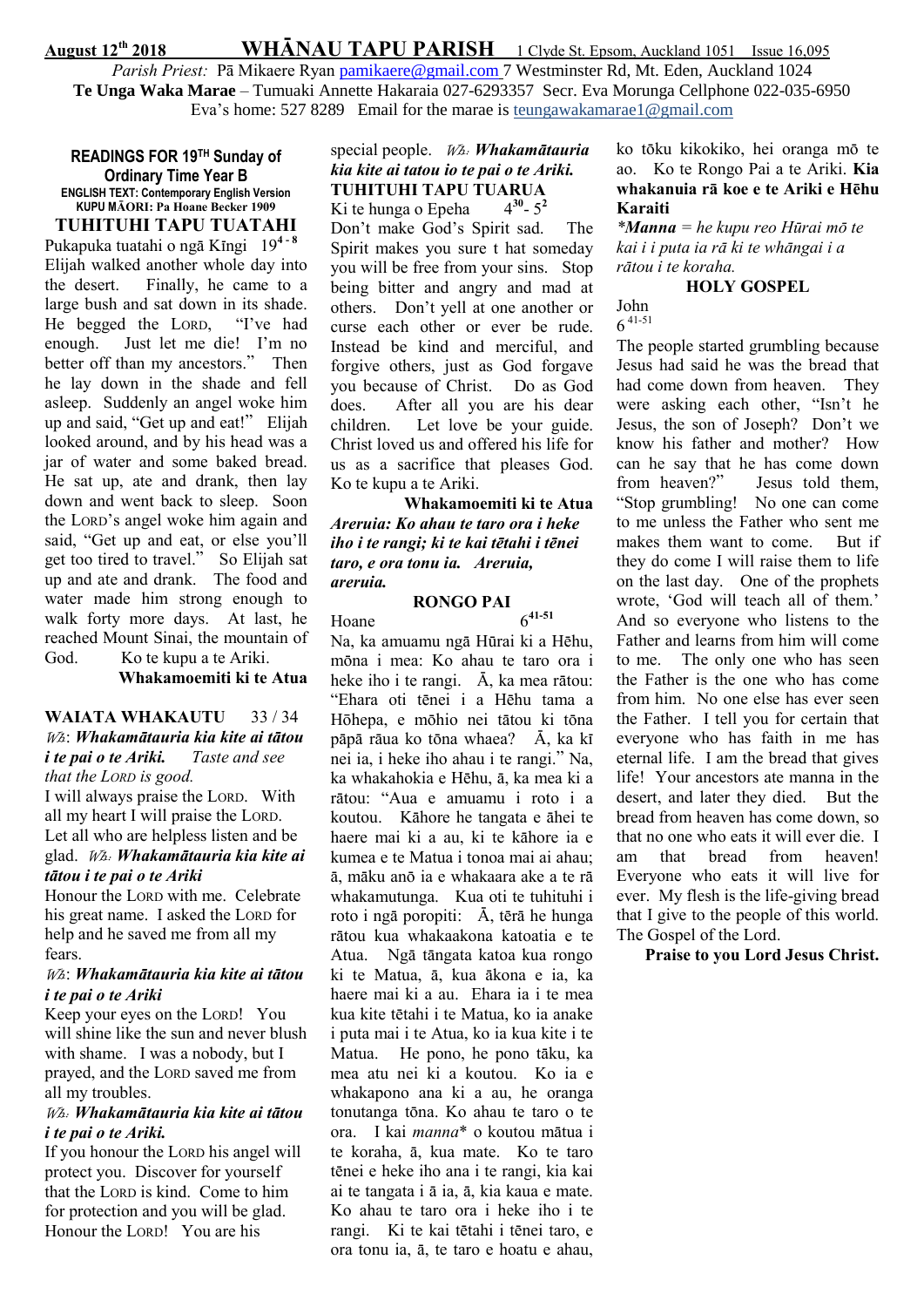Parish Priest: Pā Mikaere Ryan [pamikaere@gmail.com](mailto:pamikaere@gmail.co) 7 Westminster Rd, Mt. Eden, Auckland 1024 **Te Unga Waka Marae** – Tumuaki Annette Hakaraia 027-6293357 Secr. Eva Morunga Cellphone 022-035-6950 Eva's home: 527 8289 Email for the marae is teungawakamarae1@gmail.com

# **19th SUNDAY IN ORDINARY TIME Year B**

|     | 1 Kings 19.4-    |
|-----|------------------|
| 8   | Ephesians 4.30 - |
| 5.2 | John 6.41-51     |

# **INTRODUCTION.**

**All through this year we listened to Mark's Gospel and all over a sudden we now hear a Gospel story as was written by John. Why this sudden change-over? The answer is simple. Mark's Gospel is too short to cover all the Sundays of the year.** 

**Why is Mark's Gospel so short in comparison to the Gospels as written by Matthew, Luke or John? By the look of things Mark's intention was to let his reader find out for himself who Jesus was. For that purpose Mark doesn't mention anything about the Annunciation, the birth of Christ, the appearance of the angels at his birth, the shepherds, the magi etc. All these instances might let the cat out of the bag, might provide the reader with an answer from the outset. The reader had to find things out for himself. Mark starts his Gospel with the public ministry of Jesus and his Gospel is to the point, stark and short. It puts before the reader only those things that the reader would need to come to an adequate assessment of who Jesus really is, nothing more nothing less. That is why** 

## **Mark's Gospel is so short in comparison to the other Gospels.**

**People sometimes complain that sermons are too long. The Gospels by Matthew, Luke and especially John are more like sermons and explain why and what they understand about the man Jesus; more than man, Jesus was God made manifest in the flesh and dwelling among us.**

**Today's Gospel by St. John, and the entire chapter 6 in his Gospel, is really important. It is the heart of John's Gospel, the core of Jesus' message given us through John.**

**Today's Gospel is not an easy pericope on which to preach and the temptation might be to spend most of the sermon on the 1st reading, the Elijah story, which is a nice companion piece.**

# **SERMON.**

**Today's first reading is about Elijah, a spectacular prophet, who lived about 800 years before the birth of Christ. Single-handedly he took on all the prophets of Baal and called down fire from heaven to light a sacrifice to the Lord. This got the attention of the king, so he repented and returned to God. Then Elijah slit the throats of the prophets of Baal. This got the attention of Queen Jezebel and she swore to kill Elijah. So he fled. Today's first reading catches him a day** 

**into his exile. When we meet him in that reading today, Elijah is exhausted. He is depressed. He is discouraged and he is asking for one thing: he wants to die. "Bring me death, Lord. Let me die". And what God does is give him a piece of bread and a jar of water and a word of encouragement. And that is all. God doesn't change the situation. The Queen and the Royal Forces are still out to kill him. He still has to preach to disbelieving crowds. But he receives from God a piece of bread and a word of encouragement.**

**Our God is not a magician. Our God doesn't do magic. Our God is not a fairy godmother. Rather, our God is a companion. In fact, the word 'companion' comes from 2 Latin words: 'cum' (with) and 'panis' (bread). The one who breaks bread with you or is bread with you, is your companion. Our God is our companion, and Elijah finds out, that's enough. With God as our companion, That's enough.**

**The link between the first reading and today's Gospel is only too clear.**

**Today's Gospel starts with the sentence, "***Then the Jews began to complain about Jesus because he said, 'I am the bread that came down from heaven".* **They focus on their absolute commitment to monotheism. Anything that even hinted of attributing divinity to a human being would be anathema to**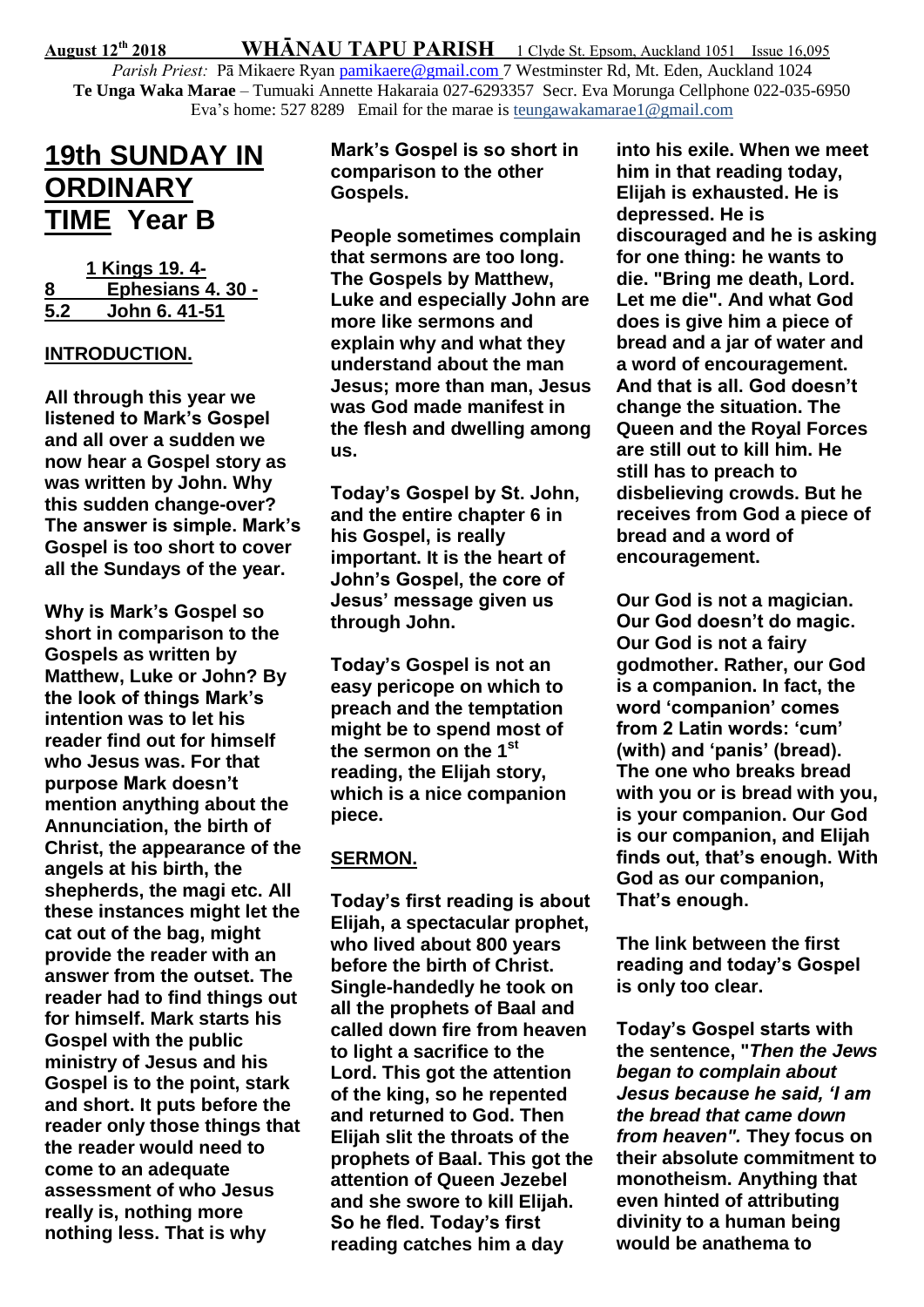Parish Priest: Pā Mikaere Ryan [pamikaere@gmail.com](mailto:pamikaere@gmail.co) 7 Westminster Rd, Mt. Eden, Auckland 1024 **Te Unga Waka Marae** – Tumuaki Annette Hakaraia 027-6293357 Secr. Eva Morunga Cellphone 022-035-6950 Eva's home: 527 8289 Email for the marae is teungawakamarae1@gmail.com

**Jewish people. The complaining of the people had to do initially with the discomfort with Jesus' words about coming down from heaven. From the sacred words of the Torah, Israel's faith was expressed in the**  *"Shema Israel." (Hear Israel). "Hear, O Israel: the LORD our God, the LORD is one." [Deut. 6:4]* **For a devout Jew in the first century, hearing the words of Jesus would come uncomfortably close to blasphemy.**

*"I am the bread that came down from heaven"***. The reference to the Holy Eucharist is very strong and very clear, however that is not meant in the first instance, it means 'the teaching of Christ'. 'Bread' is used here as a figure of speech for Jesus who does indeed nourish us. In the gospel's Jesus is often named as 'the Word', 'the Light', 'the truth', 'the Way', or 'Bread from heaven'.**

**"How can that be?" they ask. "This is a local kid. We know his parents. What is he talking about? Come on, how can he claim 'I have come down from heaven'. We know him". The crowd's reaction that 'he is just like one of us' proves that when Jesus was a boy he was not different than anyone else. He did not do startling, miraculous feats. He grew up in Nazareth just like anyone else.**

*"Jesus answered them, "Do not complain among yourselves. No one can come to me unless drawn by the* 

*Father who sent me; and I will raise that person up on the last day. It is written in the prophets, 'And they shall all be taught by God'. Everyone who has heard and learned from the Father comes to me".*

**It is wonderful to hear how patiently Jesus repeats himself again and again, trying to break through the confusion, the puzzlement, the uncertainty, the doubt that was in the hearts of the people. But Jesus also says a very remarkable thing, and that is that there must be a further inward enlightenment by the Father. Hearing about Jesus is not enough. There must be an inner opening of the eyes and the ears of the soul, so that we begin to understand the implications of his life. This inner opening may happen suddenly or it may happen slowly. It may happen very painfully. It happens not only to nonbelievers in order to draw them to the point of faith and conversion, but it happens also to Christians who need continually to be taught of God. Many have had the experience of hearing something they had known for years but had never really understood until something suddenly opened their eyes and they saw what it meant.**

*"Not that anyone has seen the Father except the one who is from God; he has seen the Father. Very truly, I tell you, whoever believes has eternal life".*

**Jesus says we must believe. There is only one authorized spokesman for the Father, and that is Jesus. We must believe him, and in him, because he is the only one, "the only mediator between God and man," (1 Timothy 2:5).**

**I heard it said that 'to believe' means to listen with your heart. That is true of many things. 'To love' is to listen with your heart. 'To trust' is to listen with your heart. When it comes to our deepest values and truths that really matter in our lives, it means we have listened with our hearts. But believing is more than that. It means not just our hearts. It means our heads too, because we end up with doubts and questions. We end up trying to figure things out. Our faith is always seeking understanding. That's the way we are. So, to believe we must use our hearts and also our heads. And even that is not enough. Even that is not enough! To truly and fully believe as a people, we have to be people who listen with our hearts, who use our heads and who carry our belief in our hands. "To carry our belief in our hands" means to be people of compassion and concern and service and care for others. And if, as a people, a community, we put that together, if we are a people who listen with our hearts, but also use our heads and our hands for our belief, then Christ's words really ring true. Those who believe shall have life that really lasts.**